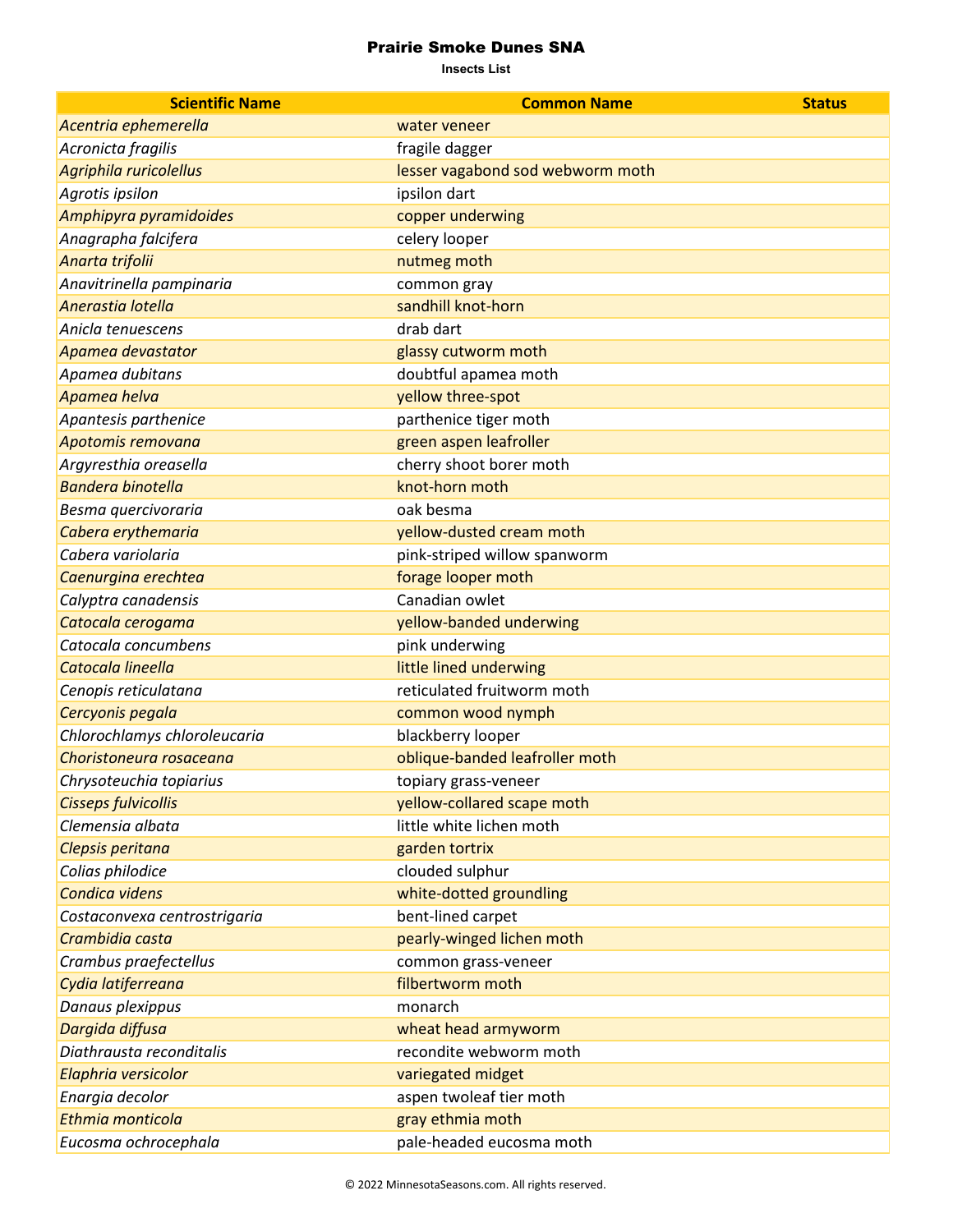## Prairie Smoke Dunes SNA

**Insects List**

| <b>Scientific Name</b>    | <b>Common Name</b>            | <b>Status</b> |
|---------------------------|-------------------------------|---------------|
| Eucosma ochroterminana    | buff-tipped eucosma moth      |               |
| Eucosma ornatula          | ornate eucosma                |               |
| Euphyia intermediata      | sharp-angled carpet           |               |
| Euxoa redimicula          | fillet dart                   |               |
| Evora hemidesma           | spirea leaftier moth          |               |
| Feltia geniculata         | knee-joint dart               |               |
| Feltia jaculifera         | dingy cutworm moth            |               |
| Feltia tricosa            | tricose dart                  |               |
| Gluphisia septentrionis   | common gluphisia              |               |
| Gonioterma mistrella      | flat-bodied moth              |               |
| Helotropha reniformis     | kidney-spotted rustic moth    |               |
| Heterophleps triguttaria  | three-spotted fillip          |               |
| Hydraecia perobliqua      | false rosy rustic moth        |               |
| Hyles lineata             | white-lined sphinx            |               |
| Hypagyrtis unipunctata    | one-spotted variant           |               |
| Hypenodes fractilinea     | broken-lined hypenodes moth   |               |
| Hypoprepia fucosa         | painted lichen moth           |               |
| Idia aemula               | common idia moth              |               |
| Idia americalis           | American idia moth            |               |
| Ipimorpha pleonectusa     | even-lined sallow             |               |
| Leucania phragmitidicola  | phragmites wainscot           |               |
| Lochmaeus bilineata       | double-lined prominent        |               |
| Loxostege sticticalis     | beet webworm moth             |               |
| Mythimna unipuncta        | armyworm moth                 |               |
| Nadata gibbosa            | white-dotted prominent        |               |
| Nematocampa resistaria    | horned spanworm moth          |               |
| Noctua pronuba            | European yellow underwing     |               |
| Nomophila nearctica       | lucerne moth                  |               |
| Ochropleura implecta      | flame-shouldered dart         |               |
| Orthonama obstipata       | gem moth                      |               |
| <b>Palthis angulalis</b>  | dark-spotted palthis          |               |
| Pandemis lamprosana       | woodgrain leafroller moth     |               |
| Pandemis limitata         | three-lined leafroller moth   |               |
| Parapoynx badiusalis      | chestnut-marked pondweed moth |               |
| Parapoynx maculalis       | polymorphic pondweed moth     |               |
| Pediasia trisecta         | sod webworm moth              |               |
| Pelochrista derelicta     | derelict pelochrista moth     |               |
| Peridroma saucia          | variegated cutworm moth       |               |
| Pieris rapae              | cabbage white                 |               |
| Plusia contexta           | connected looper moth         |               |
| Plutella xylostella       | diamondback moth              |               |
| Polia purpurissata        | purple arches moth            |               |
| Prochoerodes lineola      | large maple spanworm moth     |               |
| Proteoteras aesculana     | maple twig borer moth         |               |
| Protitame virginalis      | virgin moth                   |               |
| Protolampra brunneicollis | brown-collared dart           |               |